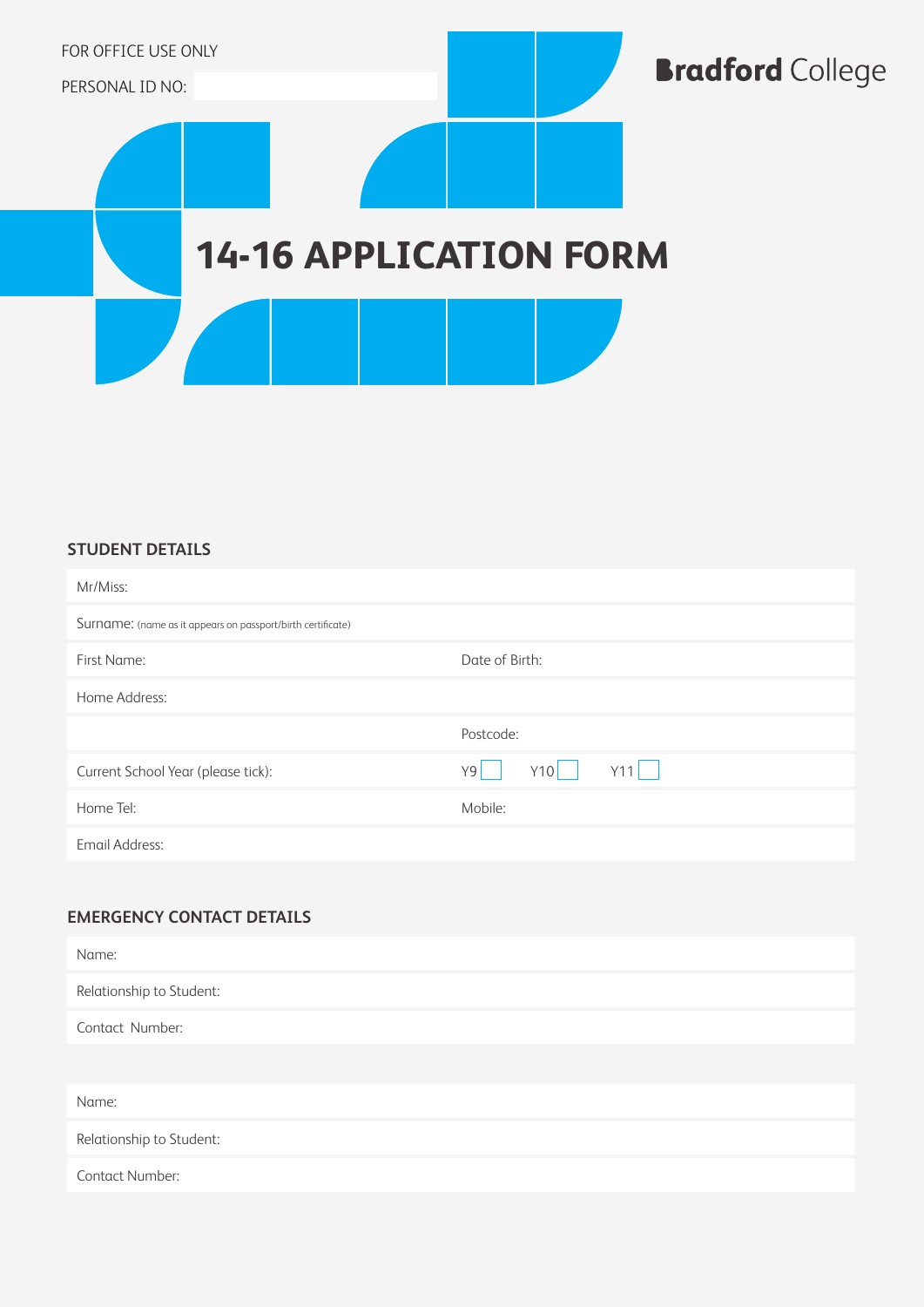## **COURSES/SUBJECT**

| Course                                       |                             |
|----------------------------------------------|-----------------------------|
| GCSE Pathway Year 10                         | <b>GCSE Pathway Year 11</b> |
| Part-time Course (please state option)       |                             |
| Other (please state option)                  |                             |
|                                              |                             |
| <b>SCHOOL</b>                                |                             |
| Last/current school or college you attended: |                             |

۰

| ADDITIONAL LEARNING SUPPORT |  |
|-----------------------------|--|
|                             |  |

Are you eligble to receive free meals? (please tick) Yes No

Do you have a disability or learning difficulty which you would like us to know about?

| Yes<br>(If yes, please tick all that apply)<br>No. |                                               |
|----------------------------------------------------|-----------------------------------------------|
| Asperger's Syndrome                                | Mental health issues                          |
| Autistic Spectrum Disorder                         | Moderate learning difficulty                  |
| Disability affecting mobility                      | Multiple learning disabilities                |
| Dyscalculia                                        | Profound and complex disabilities (diagnosed) |
| Dyslexia                                           | Severe learning difficulty                    |
| Emotional or behavioural difficulties or ADHD      | Temporary disability after illness            |
| Hearing impairment                                 | Visual impairment (not corrected by glasses)  |

Other (If other - please specify)

| Please provide the details of any medication that you take:                                                  |     |                                                            |
|--------------------------------------------------------------------------------------------------------------|-----|------------------------------------------------------------|
|                                                                                                              |     |                                                            |
| Have you had support before with exam arrangements? (please tick) Yes                                        |     | No I<br>If yes, please provide details in box below        |
|                                                                                                              |     |                                                            |
| Have you had additional support at school? (please tick)                                                     | Yes | No.<br>If yes, please provide details in box below         |
|                                                                                                              |     |                                                            |
| Do you have an Education, Health and Care Plan? (please tick)                                                | Yes | No.<br>If yes, please provide a copy with your application |
|                                                                                                              |     |                                                            |
| In the event of a building evacuation, will you need help to leave because of your disability? (please tick) |     |                                                            |

Yes No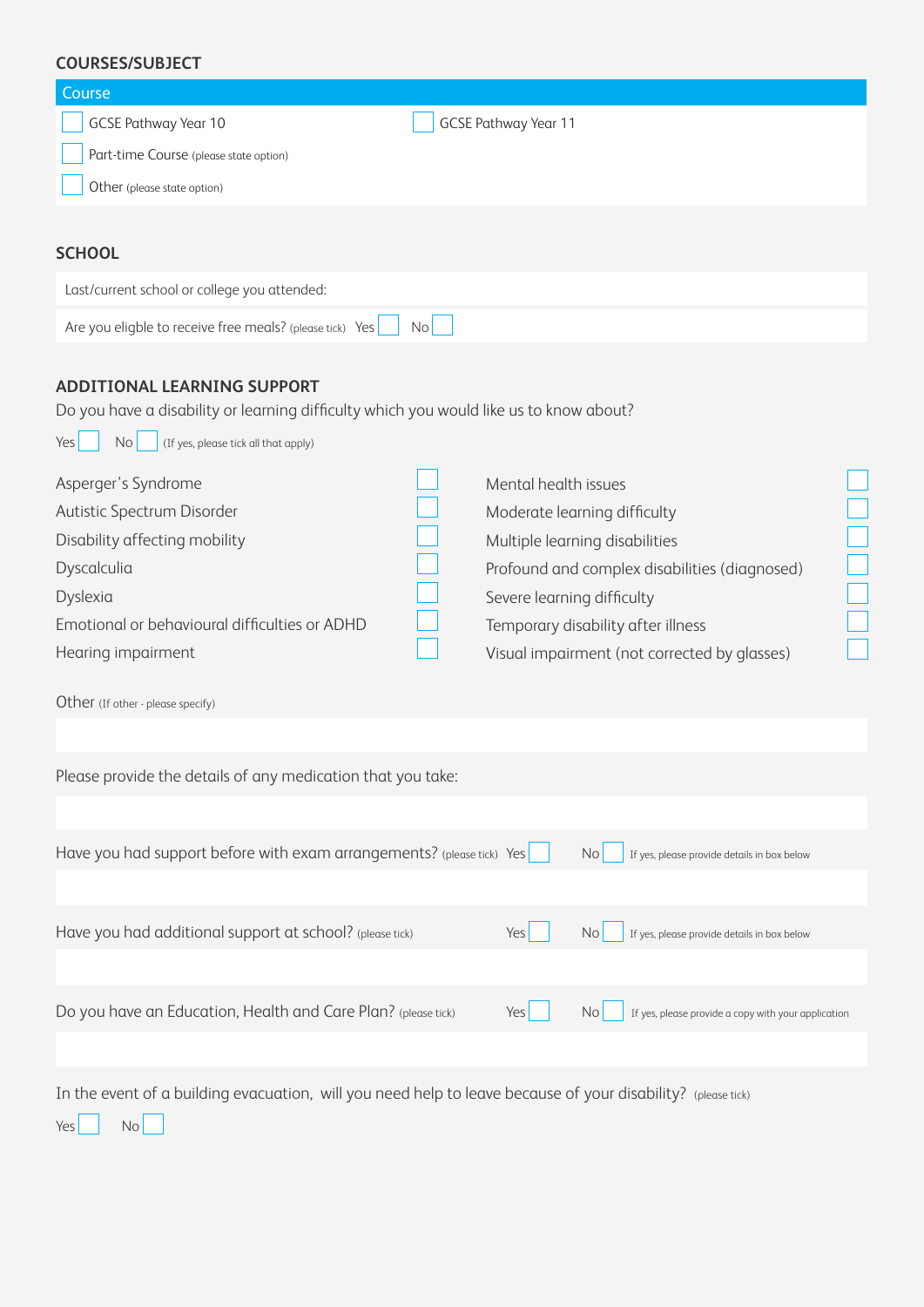## **RESIDENCE**

| Please state your nationality:                                                           |
|------------------------------------------------------------------------------------------|
| (failure to answer this question will delay progression of your application)             |
| Have you been a resident in the EU/UK for more than three years? (please tick) Yes<br>No |

#### Please state country of birth:

(Please note: you will be asked to present your passport/birth certificate during enrolment)

## **ETHNIC ORIGIN** (please tick):

| Arab                                          |  |
|-----------------------------------------------|--|
| Asian or Asian British Bangladeshi            |  |
| Asian or Asian British Chinese                |  |
| Asian or Asian British Indian                 |  |
| Asian or Asian British Pakistani              |  |
| Asian or Asian British - any other background |  |
| <b>Black or Black British African</b>         |  |
| <b>Black or Black British Caribbean</b>       |  |
| Black or Black British - any other background |  |
| Gypsy or Irish Traveller                      |  |
| Mixed White and Asian                         |  |
| Mixed White and Black African                 |  |
| Mixed White and Black Caribbean               |  |
| Mixed - any other background                  |  |
| White British                                 |  |
| White Other                                   |  |